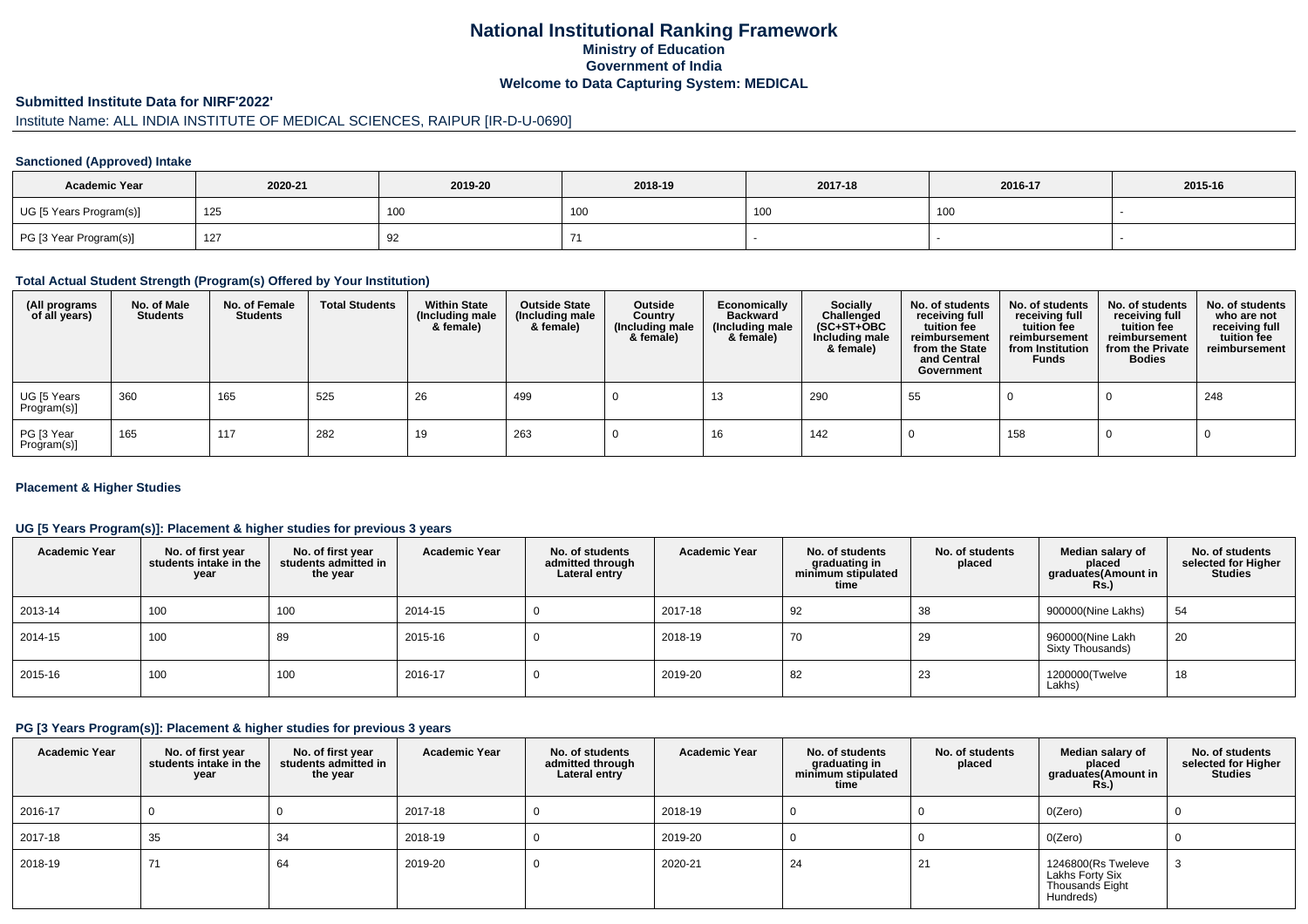#### **Ph.D Student Details(Including Integrated Ph.D/MD/MS/DNB)**

| Ph.D (Student pursuing doctoral program till 2020-21 Students admitted in the academic year 2020-21 should not be entered here.) |          |                                                                 |                       |  |  |
|----------------------------------------------------------------------------------------------------------------------------------|----------|-----------------------------------------------------------------|-----------------------|--|--|
|                                                                                                                                  |          |                                                                 | <b>Total Students</b> |  |  |
| Full Time                                                                                                                        |          |                                                                 |                       |  |  |
| Part Time                                                                                                                        |          | $\Omega$                                                        |                       |  |  |
|                                                                                                                                  |          | No. of Ph.D students graduated (including Integrated Ph.D)      |                       |  |  |
|                                                                                                                                  | 2020-21  | 2019-20                                                         | 2018-19               |  |  |
| Full Time                                                                                                                        | 0        | 0                                                               | 0                     |  |  |
| Part Time                                                                                                                        | 0        | 0                                                               | 0                     |  |  |
|                                                                                                                                  |          | No. of students Graduating in Super Speciality program (DM/MCH) |                       |  |  |
| 2020-21                                                                                                                          | 2019-20  |                                                                 | 2018-19               |  |  |
| 16                                                                                                                               | $\Omega$ | 0                                                               |                       |  |  |
| PG (Student pursuing MD/MS/DNB program till 2020-21 Students admitted in the academic year 2021 - 22 should not be entered here) |          |                                                                 |                       |  |  |
|                                                                                                                                  | 282      |                                                                 |                       |  |  |
| No. of students Graduating in PG (MD/MS/DNB) program                                                                             |          |                                                                 |                       |  |  |
| 2020-21                                                                                                                          | 2019-20  | 2018-19                                                         |                       |  |  |
| 282                                                                                                                              | 197      | 98                                                              |                       |  |  |

### **Financial Resources: Utilised Amount for the Capital expenditure for previous 3 years**

| Academic Year                                                                                        | 2020-21                                                                                            | 2019-20                                                                                          | 2018-19                                                                                                  |  |  |  |
|------------------------------------------------------------------------------------------------------|----------------------------------------------------------------------------------------------------|--------------------------------------------------------------------------------------------------|----------------------------------------------------------------------------------------------------------|--|--|--|
|                                                                                                      | <b>Utilised Amount</b>                                                                             | <b>Utilised Amount</b>                                                                           | <b>Utilised Amount</b>                                                                                   |  |  |  |
| Annual Capital Expenditure on Academic Activities and Resources (excluding expenditure on buildings) |                                                                                                    |                                                                                                  |                                                                                                          |  |  |  |
| Library                                                                                              | 5867091 (Rs Fifty Eight Lakhs Sixty Seven Thousands Ninety<br>One)                                 | 67169 (Rs Sixty seven thousand one hundred sixty nine only)                                      | 2031077 (Rs Twenty lakh thirty one thousand seventy seven<br>only)                                       |  |  |  |
| New Equipment for Laboratories                                                                       | 686668452 (Rs Sixty Eight Crores Sixty Six Lakhs Sixty Eight<br>Thousands Four Hundreds Fifty Two) | 655062581 (Rs Sixty five crore fifty lakh sixty two thousand five<br>hundred eighty one only)    | 656737863 (Rs Sixty five crore sixty seven lakh thirty seven<br>thousand eight hundred sixty three only) |  |  |  |
| Other expenditure on creation of Capital Assets (excluding<br>expenditure on Land and Building)      | 93823556 (Rs Nine Crores Thirty Eight Lakhs Twenty Three<br>Thousands Five Hundreds Fifty Six)     | 518278280 (Rs Fifty one crore eighty two lakh seventy eight<br>thousand two hundred eighty only) | 44458503 (Rs Four crore forty four lakh fifty eight thousand five<br>hundred three only)                 |  |  |  |

# **Financial Resources: Utilised Amount for the Operational expenditure for previous 3 years**

| <b>Academic Year</b>                       | 2020-21                                                                                                   | 2019-20                                                                                                    | 2018-19                                                                                         |  |  |  |
|--------------------------------------------|-----------------------------------------------------------------------------------------------------------|------------------------------------------------------------------------------------------------------------|-------------------------------------------------------------------------------------------------|--|--|--|
|                                            | <b>Utilised Amount</b>                                                                                    | <b>Utilised Amount</b>                                                                                     | <b>Utilised Amount</b>                                                                          |  |  |  |
| <b>Annual Operational Expenditure</b>      |                                                                                                           |                                                                                                            |                                                                                                 |  |  |  |
| Salaries (Teaching and Non Teaching staff) | 1931135701 (Rs One Hundreds Ninety Three Crores Eleven<br>Lakhs Thirty Five Thousands Seven Hundreds One) | 1751917897 (Rs One seventy five crore nineteen lakh<br>seventeen thousand eight hundred ninety seven only) | 1410550679 (Rs One forty one crore five lakh fifty thousand six  <br>hundred seventy nine only) |  |  |  |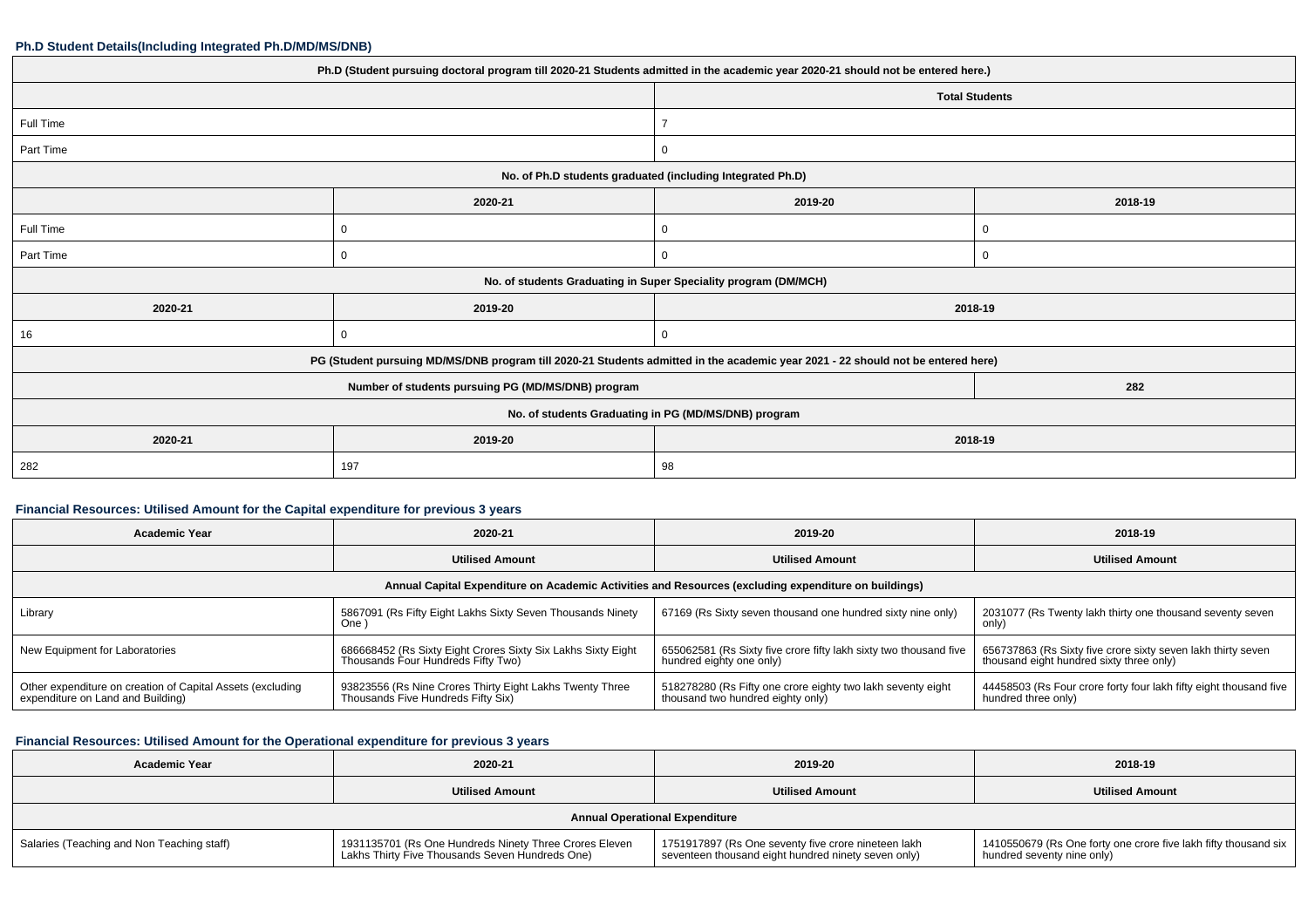| Maintenance of Academic Infrastructure or consumables and<br>other running expenditures (excluding maintenance of hostels<br>and allied services, rent of the building, depreciation cost, etc) | 1148584736 (Rs One Hundred Fourteen Crores Eighty Five<br>Lakhs Eighty Four Thousands Seven Hundreds Thirty Six) | 871119084 (Rs Eighty seven crore eleven lakh nineteen<br>thousand eighty four only) | 604627836 (Rs Sixty crore forty six lakh twenty seven<br>thousand eight hundred thirty six only) |
|-------------------------------------------------------------------------------------------------------------------------------------------------------------------------------------------------|------------------------------------------------------------------------------------------------------------------|-------------------------------------------------------------------------------------|--------------------------------------------------------------------------------------------------|
| Seminars/Conferences/Workshops                                                                                                                                                                  | 686230 (Rs Six Lakhs Eighty Six Thousands Two Hundreds                                                           | 938702 (Rs Nine lakh thirty eight thousand seven hundred two                        | 572365 (Rs Five lakh seventy two thousand three hundred                                          |
|                                                                                                                                                                                                 | Thirty Only )                                                                                                    | only.                                                                               | sixty five only)                                                                                 |

#### **IPR**

| Calendar year            | 2020 | 2019 | 2018 |
|--------------------------|------|------|------|
| No. of Patents Published |      |      |      |
| No. of Patents Granted   |      |      |      |

### **Sponsored Research Details**

| <b>Financial Year</b>                    | 2020-21                                                                                 | 2019-20                         | 2018-19                         |
|------------------------------------------|-----------------------------------------------------------------------------------------|---------------------------------|---------------------------------|
| Total no. of Sponsored Projects          | 128                                                                                     | 30                              | ں ا                             |
| Total no. of Funding Agencies            |                                                                                         | 13                              | 10                              |
| Total Amount Received (Amount in Rupees) | 180549330                                                                               | 13300000                        | 34500000                        |
| Amount Received in Words                 | Rs Eighteen Crores Fifty Four Lakhs Nine Thousands Three<br><b>Hundreds Thirty Only</b> | Rs One crore thirty three lakhs | Rs Three crore forty five lakhs |

# **OPD Attendance & Bed Occupancy**

| 1. Average OPD attendance in the calendar year 2020. | 1745 |
|------------------------------------------------------|------|
| 2. Average Bed Occupancy in the calendar year 2020.  |      |
| a. Number of beds in the hospital.                   | 960  |
| b. Average occupancy per day.                        | 710  |

# **PCS Facilities: Facilities of physically challenged students**

| 1. Do your institution buildings have Lifts/Ramps?                                                                                                         | Yes, more than 80% of the buildings |
|------------------------------------------------------------------------------------------------------------------------------------------------------------|-------------------------------------|
| 2. Do your institution have provision for walking aids, including wheelchairs and transportation from one building to another for<br>handicapped students? | Yes                                 |
| 3. Do your institution buildings have specially designed toilets for handicapped students?                                                                 | Yes, more than 80% of the buildings |

## **Faculty Details**

| Srno           | Name                       | Age | Designation | Gender | Qualification | <b>Experience (In</b><br>Months) | <b>Currently working</b><br>with institution? | <b>Joining Date</b> | <b>Leaving Date</b> | <b>Association type</b> |
|----------------|----------------------------|-----|-------------|--------|---------------|----------------------------------|-----------------------------------------------|---------------------|---------------------|-------------------------|
|                | Dr Dhanesh Kumar<br>Sharma | 65  | Professor   | Male   | M.S           | 384                              | No                                            | 05-04-2013          | 30-06-2021          | Regular                 |
| $\overline{2}$ | Dr Konuri Vijaya<br>Kumar  | 62  | Other       | Male   | M.D           | 178                              | Yes                                           | 10-06-2013          | $-$                 | Regular                 |
| 3              | Dr Soumitra Trivedi        | 46  | Other       | Male   | M.S           | 168                              | Yes                                           | 05-09-2012          | $- -$               | Regular                 |
| 4              | Dr A U Siddiqui            | 47  | Other       | Male   | M.D           | 252                              | Yes                                           | 14-08-2012          | $-$                 | Regular                 |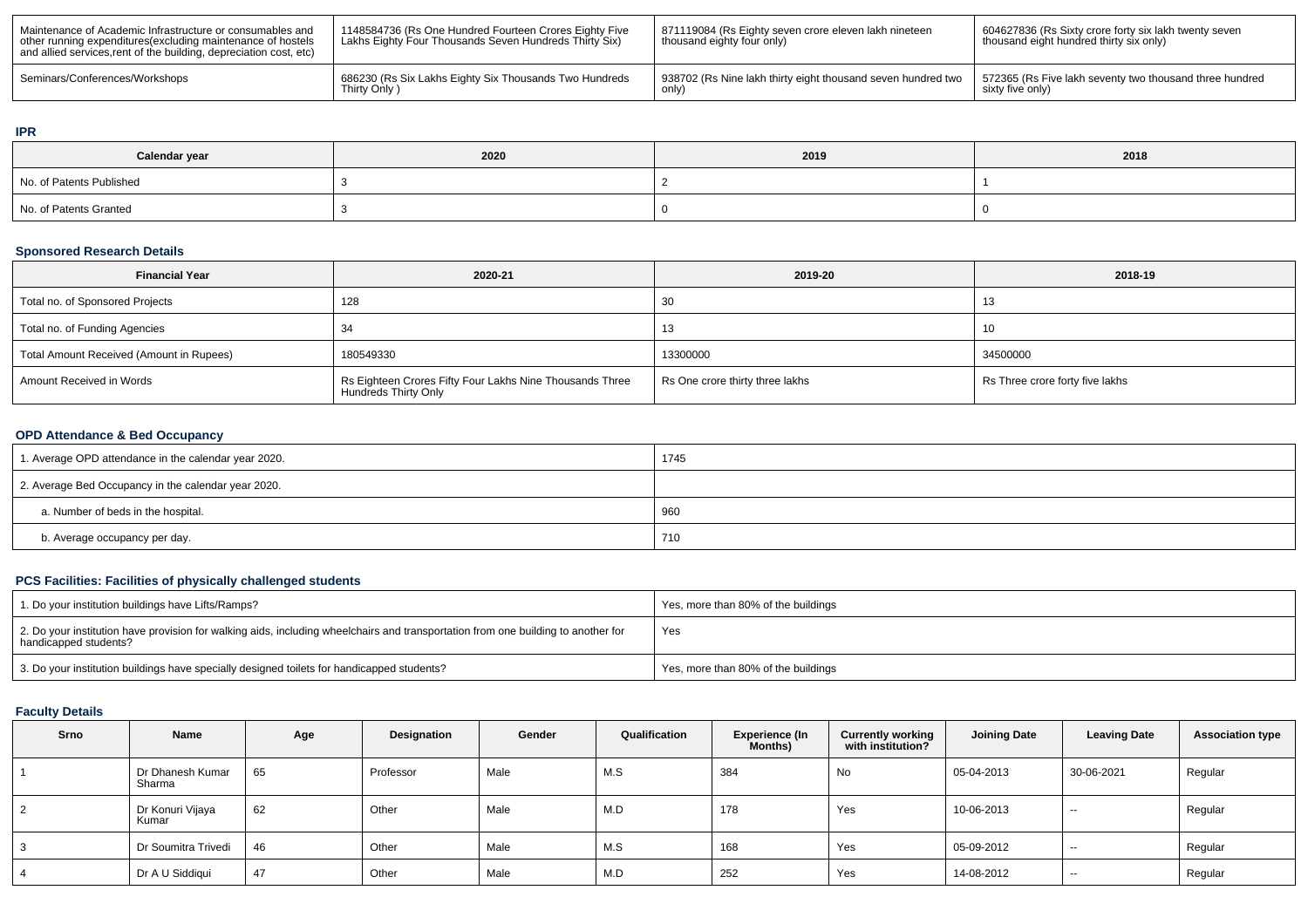| $5\phantom{.0}$ | Dr Manisha Barnwal<br>Sinha        | 43 | Other                                               | Female | M.D       | 132 | Yes | 16-08-2012 | $\sim$                   | Regular |
|-----------------|------------------------------------|----|-----------------------------------------------------|--------|-----------|-----|-----|------------|--------------------------|---------|
| 6               | Dr Mrithunjay<br>Rathore           | 43 | Other                                               | Male   | M.D       | 132 | Yes | 21-08-2012 | $\sim$                   | Regular |
| $\overline{7}$  | Dr Ramanjan Sinha                  | 55 | Professor                                           | Male   | Ph.D      | 348 | Yes | 02-08-2012 | $\sim$                   | Regular |
| 8               | Dr Meenakshi Sinha                 | 55 | Professor                                           | Female | Ph.D      | 348 | Yes | 02-08-2012 | $\sim$                   | Regular |
| 9               | Dr Avinash S Ingle                 | 46 | Other                                               | Male   | M.D       | 218 | Yes | 13-08-2012 | $\sim$                   | Regular |
| 10              | Dr Jayshri R Ghate                 | 44 | Other                                               | Female | M.D       | 158 | Yes | 13-08-2012 | $\mathbf{u}$             | Regular |
| 11              | Dr Ekta Khandelwal                 | 41 | Other                                               | Female | M.D       | 144 | Yes | 06-08-2012 | $\sim$                   | Regular |
| 12              | Dr Eli Mohapatra                   | 53 | Professor                                           | Female | M.D       | 252 | Yes | 17-09-2012 | $\sim$                   | Regular |
| 13              | Dr Rachita Nanda                   | 48 | Professor                                           | Female | M.D       | 216 | Yes | 22-05-2013 | $\sim$                   | Regular |
| 14              | Dr Suprava Patel                   | 46 | Other                                               | Female | M.D       | 180 | Yes | 21-08-2012 | $\sim$                   | Regular |
| 15              | Dr Jessy Abraham                   | 48 | Other                                               | Female | Ph.D      | 180 | Yes | 30-10-2012 | $\sim$                   | Regular |
| 16              | Dr Manisha<br>Madhukar Ruikar      | 53 | Professor                                           | Female | M.D       | 240 | Yes | 27-05-2013 | $\mathbf{u}$             | Regular |
| 17              | Dr Abhiruchi<br>Galhotra           | 46 | Professor                                           | Female | M.D       | 228 | Yes | 09-08-2012 | $\mathbf{u}$             | Regular |
| 18              | Dr Gouri Kumari<br>Padhy           | 48 | Other                                               | Female | M.D       | 180 | Yes | 14-08-2012 | $\mathbf{u}$             | Regular |
| 19              | Dr Anjali Pal                      | 47 | Other                                               | Female | M.D       | 144 | Yes | 09-08-2012 | $\overline{\phantom{a}}$ | Regular |
| 20              | Dr Anjan Kumar Giri                | 47 | Other                                               | Male   | M.D       | 156 | Yes | 16-08-2012 | $\mathbf{u}$             | Regular |
| 21              | Dr Suryaprakash<br><b>Dhaneria</b> | 64 | Dean / Principal /<br>Director / Vice<br>Chancellor | Male   | <b>DM</b> | 456 | Yes | 20-03-2013 | $\mathbf{u}$             | Regular |
| 22              | Dr Nitin Rewaram<br>Gaikwad        | 44 | Professor                                           | Male   | M.D       | 195 | Yes | 18-02-2013 | $\overline{\phantom{a}}$ | Regular |
| 23              | Dr Yogendra<br>Narayan Keche       | 45 | Other                                               | Male   | M.D       | 180 | Yes | 27-05-2016 | $\overline{\phantom{a}}$ | Regular |
| 24              | Dr Anudita Bhargava                | 49 | Professor                                           | Female | Ph.D      | 252 | Yes | 27-06-2013 | $\mathbf{u}$             | Regular |
| 25              | Dr Padma Das                       | 45 | Professor                                           | Female | M.D       | 240 | Yes | 06-05-2013 | $\sim$                   | Regular |
| 26              | Dr Ujjwala Nitin<br>Gaikwad        | 42 | Other                                               | Female | M.D       | 192 | Yes | 18-02-2013 | $\sim$                   | Regular |
| 27              | Dr Sanjay Singh<br>Negi            | 44 | Other                                               | Male   | Ph.D      | 192 | Yes | 11-03-2013 | $\sim$                   | Regular |
| 28              | Dr Nighat Hussain                  | 47 | Professor                                           | Female | M.D       | 180 | Yes | 11-03-2013 | $\sim$                   | Regular |
| 29              | Dr Amit Bugalia                    | 42 | Associate Professor                                 | Male   | M.D       | 144 | No  | 11-03-2013 | 10-11-2020               | Regular |
| 30              | Dr Vandita<br>Yogendra Singh       | 42 | Associate Professor                                 | Female | M.D       | 156 | Yes | 09-05-2016 | $\sim$                   | Regular |
| 31              | Dr Sankalp Sharma                  | 44 | Other                                               | Male   | M.D       | 143 | Yes | 11-04-2013 | $\sim$                   | Regular |
| 32              | Dr Krishnadutt<br>Chavali          | 47 | Professor                                           | Male   | M.D       | 280 | Yes | 02-04-2013 | $\sim$                   | Regular |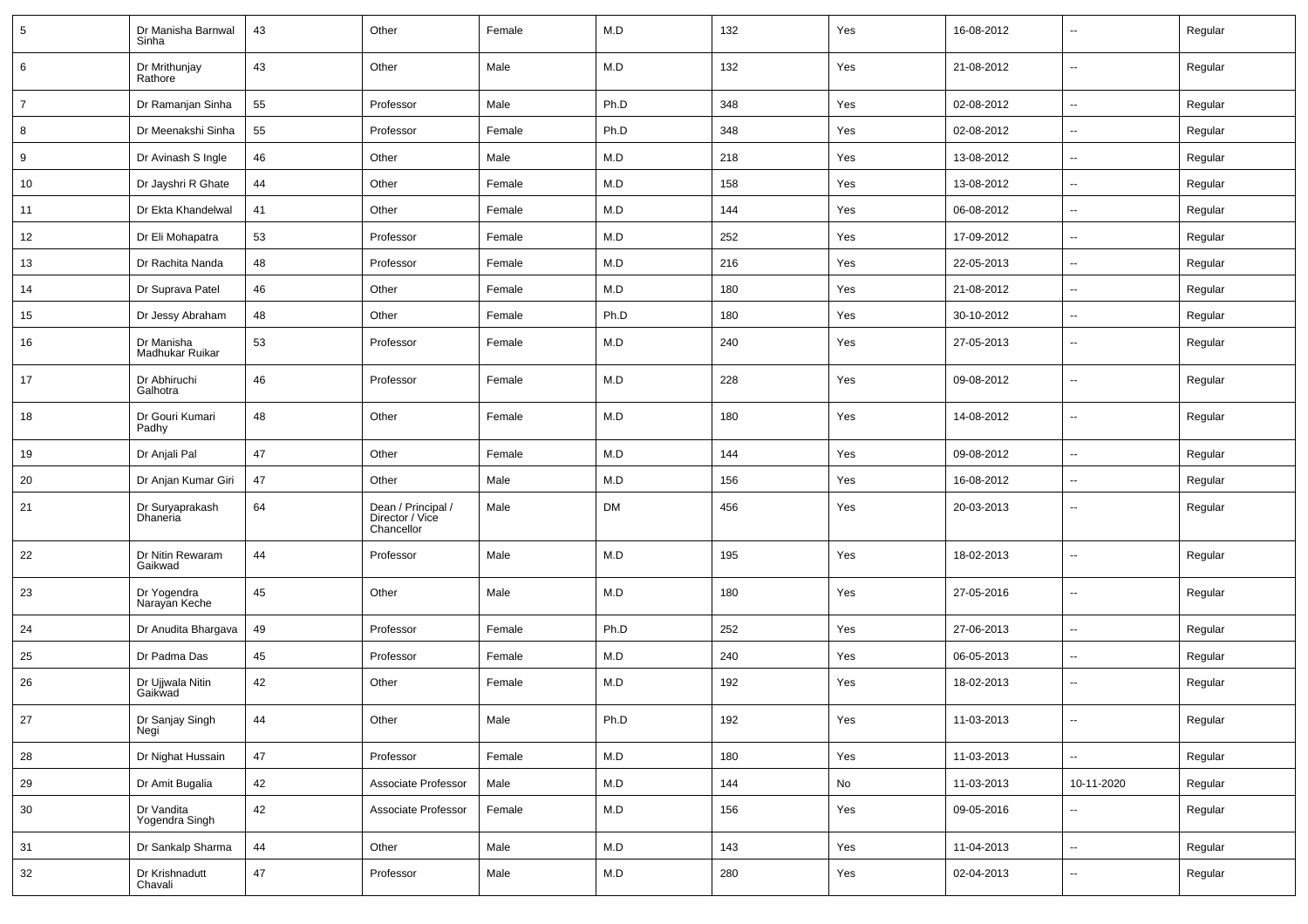| 33 | Dr Pankaj Suresh<br>Ghormade  | 37 | Associate Professor        | Male   | M.D              | 108 | Yes | 25-05-2016 |                          | Regular |
|----|-------------------------------|----|----------------------------|--------|------------------|-----|-----|------------|--------------------------|---------|
| 34 | Dr Nitin Kumar<br>Kashyap     | 43 | Associate Professor        | Male   | M.Ch(Chirurgiae) | 96  | Yes | 30-11-2012 | ⊶.                       | Regular |
| 35 | Dr Ankur Kumar<br>Shrivastava | 43 | Other                      | Male   | M.S              | 156 | Yes | 04-04-2013 | $\overline{\phantom{a}}$ | Regular |
| 36 | Dr Siddhartha<br>Nanda        | 51 | Other                      | Male   | M.D              | 252 | Yes | 13-04-2013 | ⊶.                       | Regular |
| 37 | Dr Narendra Kuber<br>Bodhey   | 48 | Professor                  | Male   | M.D              | 255 | Yes | 26-03-2013 | ⊷.                       | Regular |
| 38 | Dr Alok Chandra<br>Agrawal    | 54 | Professor                  | Male   | Ph.D             | 294 | Yes | 09-04-2013 | ⊶.                       | Regular |
| 39 | Dr Harshal Sakale             | 40 | Associate Professor        | Male   | M.S              | 132 | Yes | 26-05-2016 | -−                       | Regular |
| 40 | Dr Santhosh Rao               | 40 | Other                      | Male   | <b>MDS</b>       | 168 | Yes | 28-03-2013 | $\sim$                   | Regular |
| 41 | Dr Manish Jagdish<br>Raghani  | 39 | Other                      | Male   | <b>MDS</b>       | 144 | Yes | 12-03-2013 | --                       | Regular |
| 42 | Dr Nakul Uppal                | 42 | Other                      | Male   | <b>MDS</b>       | 168 | Yes | 03-06-2016 | ⊷.                       | Regular |
| 43 | Dr Atul Jindal                | 42 | Other                      | Male   | <b>DM</b>        | 168 | Yes | 08-04-2013 | н.                       | Regular |
| 44 | Dr Tushar Bharat<br>Jagzape   | 42 | Other                      | Male   | M.D              | 180 | Yes | 02-05-2016 | $\sim$                   | Regular |
| 45 | Dr Tripty Naik                | 37 | Associate Professor        | Female | M.D              | 122 | Yes | 27-06-2016 | ш,                       | Regular |
| 46 | Dr Praveen Kumar<br>Neema     | 65 | Professor                  | Male   | M.D              | 380 | No  | 12-04-2013 | 31-12-2020               | Regular |
| 47 | Dr Subrata Kumar<br>Singha    | 47 | Professor                  | Male   | M.D              | 216 | Yes | 12-04-2013 | $\overline{\phantom{a}}$ | Regular |
| 48 | Dr Monica Khetarpal           | 51 | Other                      | Female | M.D              | 180 | Yes | 10-04-2013 | ⊷.                       | Regular |
| 49 | Dr Mayank Kumar               | 40 | Associate Professor        | Male   | M.D              | 84  | Yes | 26-05-2016 | -−                       | Regular |
| 50 | Dr Sarita<br>Ramchandani      | 42 | Associate Professor        | Female | M.D              | 133 | Yes | 01-07-2016 | $\sim$                   | Regular |
| 51 | Dr Ajoy K Behera              | 54 | Other                      | Male   | M.D              | 178 | Yes | 16-03-2013 | ⊷.                       | Regular |
| 52 | Dr Rupa Mehta                 | 39 | Other                      | Female | M.D              | 137 | Yes | 25-02-2013 | $\overline{\phantom{a}}$ | Regular |
| 53 | Dr Ripu Daman<br>Arora        | 41 | Other                      | Male   | M.S              | 141 | Yes | 11-03-2013 | н.                       | Regular |
| 54 | Dr Md Sabah<br>Siddiqui       | 41 | Other                      | Male   | M.D              | 144 | Yes | 23-04-2013 |                          | Regular |
| 55 | Dr Preetam Narayan<br>Wasnik  | 41 | Associate Professor        | Male   | M.D              | 156 | Yes | 30-05-2016 | Ц.                       | Regular |
| 56 | Dr Lokesh Kumar<br>Singh      | 44 | Other                      | Male   | M.D              | 156 | Yes | 23-04-2013 | ω.                       | Regular |
| 57 | Dr Sucharita Mandal           | 41 | <b>Assistant Professor</b> | Female | M.D              | 80  | No  | 23-06-2016 | 31-10-2020               | Regular |
| 58 | Dr Debajyoti<br>Mohanty       | 46 | Other                      | Male   | M.S              | 204 | Yes | 01-05-2013 | щ.                       | Regular |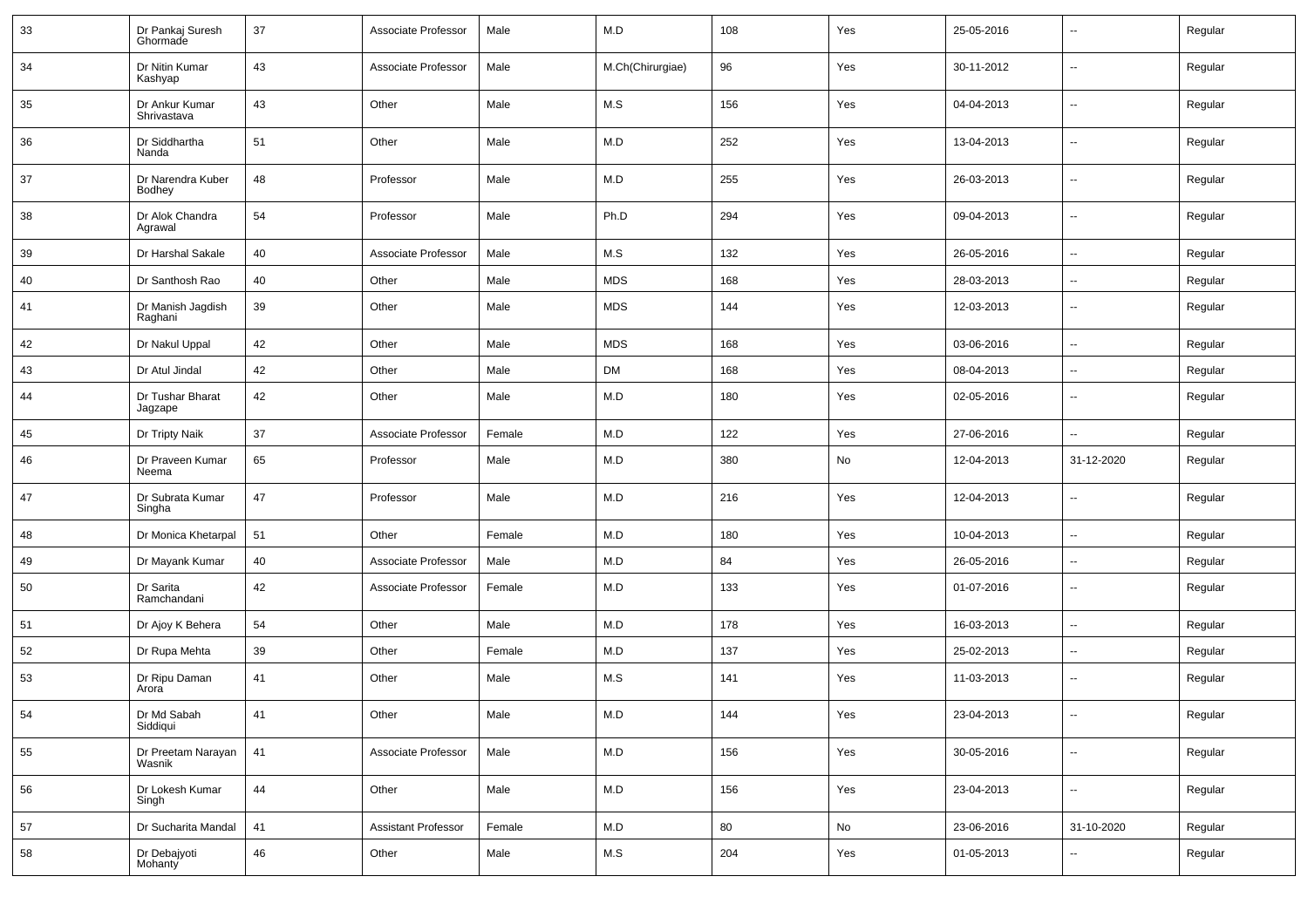| 59 | Dr Radhakrishna<br>Ramchandani            | 47     | Associate Professor                                 | Male   | M.S              | 144 | Yes | 16-03-2013 | $\overline{\phantom{a}}$ | Regular |
|----|-------------------------------------------|--------|-----------------------------------------------------|--------|------------------|-----|-----|------------|--------------------------|---------|
| 60 | Dr Sarita Agrawal                         | 52     | Professor                                           | Female | M.D              | 336 | Yes | 02-05-2013 | ⊷.                       | Regular |
| 61 | Dr Vinita Singh                           | 44     | Associate Professor                                 | Female | M.D              | 132 | Yes | 26-03-2013 | --                       | Regular |
| 62 | Dr Prasanta Kumar<br>Nayak                | 42     | Associate Professor                                 | Male   | M.D              | 144 | No  | 01-04-2013 | 30-11-2020               | Regular |
| 63 | Dr Nilaj Kumar<br>Bagde                   | 45     | Other                                               | Male   | M.D              | 148 | Yes | 06-05-2016 | $\overline{\phantom{a}}$ | Regular |
| 64 | Dr Nitin Kumar<br><b>Bhajandas Borkar</b> | 43     | Other                                               | Male   | M.Ch(Chirurgiae) | 180 | Yes | 30-11-2012 | $\overline{\phantom{a}}$ | Regular |
| 65 | Dr Sunita Singh                           | 41     | Associate Professor                                 | Female | M.S              | 144 | No  | 09-04-2013 | 03-10-2020               | Regular |
| 66 | Dr Namrata Chhabra                        | 40     | Associate Professor                                 | Female | M.D              | 114 | Yes | 01-07-2016 | --                       | Regular |
| 67 | Dr Satyajit Singh                         | 42     | Associate Professor                                 | Male   | DM               | 96  | Yes | 27-07-2016 | --                       | Regular |
| 68 | Dr Pushpawati                             | 42     | Other                                               | Female | M.D              | 168 | Yes | 11-04-2013 | $\sim$                   | Regular |
| 69 | Dr Nitin M Nagarkar                       | 57     | Dean / Principal /<br>Director / Vice<br>Chancellor | Male   | M.S              | 342 | Yes | 09-08-2012 | $\overline{\phantom{a}}$ | Regular |
| 70 | Dr Arvind Kumar<br>Shukla                 | 45     | <b>Assistant Professor</b>                          | Male   | Ph.D             | 156 | Yes | 19-06-2018 | Ξ.                       | Regular |
| 71 | Dr Archana<br>Wankhade                    | 44     | Other                                               | Female | M.D              | 169 | Yes | 16-05-2018 | $\sim$                   | Regular |
| 72 | Dr Ramesh<br>Chandrakar                   | 40     | Associate Professor                                 | Male   | M.D              | 129 | Yes | 17-10-2017 | $\sim$                   | Regular |
| 73 | Dr Minal Wasnik                           | 40     | <b>Assistant Professor</b>                          | Female | M.D              | 100 | Yes | 01-09-2017 | $\overline{\phantom{a}}$ | Regular |
| 74 | Dr Somen Misra                            | 58     | Professor                                           | Male   | M.S              | 348 | Yes | 09-10-2017 | $\sim$                   | Regular |
| 75 | Dr Neeta Misra                            | 60     | Other                                               | Female | M.S              | 332 | Yes | 13-11-2017 | -−                       | Regular |
| 76 | Dr Lubna Khan                             | 55     | Other                                               | Female | M.D              | 180 | Yes | 11-09-2017 | ⊷.                       | Regular |
| 77 | Dr Vijaya Sahu                            | 42     | Associate Professor                                 | Female | M.S              | 167 | Yes | 05-10-2017 | --                       | Regular |
| 78 | Dr Saroj Kumar Pati                       | 42     | <b>Assistant Professor</b>                          | Male   | <b>DNB</b>       | 81  | Yes | 04-10-2017 | --                       | Regular |
| 79 | Dr Bikram Keshari<br>Kar                  | 43     | Associate Professor                                 | Male   | M.S              | 138 | Yes | 01-02-2018 | $\overline{\phantom{a}}$ | Regular |
| 80 | Dr Anil Kumar Goel                        | 50     | Professor                                           | Male   | M.D              | 199 | Yes | 14-10-2017 | Ξ.                       | Regular |
| 81 | Dr Jondhale Sunil<br>Natha                | 38     | Associate Professor                                 | Male   | M.D              | 120 | Yes | 09-10-2017 | $\sim$                   | Regular |
| 82 | Dr Rashmi dubey                           | 45     | Associate Professor                                 | Female | M.D              | 168 | Yes | 21-09-2017 | Щ,                       | Regular |
| 83 | Dr Mamta                                  | 37     | Assistant Professor                                 | Female | M.D              | 91  | Yes | 01-09-2017 | $\overline{\phantom{a}}$ | Regular |
| 84 | Dr Chinmaya Kumar<br>Panda                | 38     | <b>Assistant Professor</b>                          | Male   | M.D              | 88  | Yes | 26-09-2017 | $\overline{\phantom{a}}$ | Regular |
| 85 | Dr Habib Md<br>Reazaul Karim              | 40     | <b>Assistant Professor</b>                          | Male   | M.D              | 95  | Yes | 27-09-2017 | $\overline{\phantom{a}}$ | Regular |
| 86 | Dr Ranganath T G                          | $37\,$ | <b>Assistant Professor</b>                          | Male   | M.D              | 105 | Yes | 25-09-2017 | Щ,                       | Regular |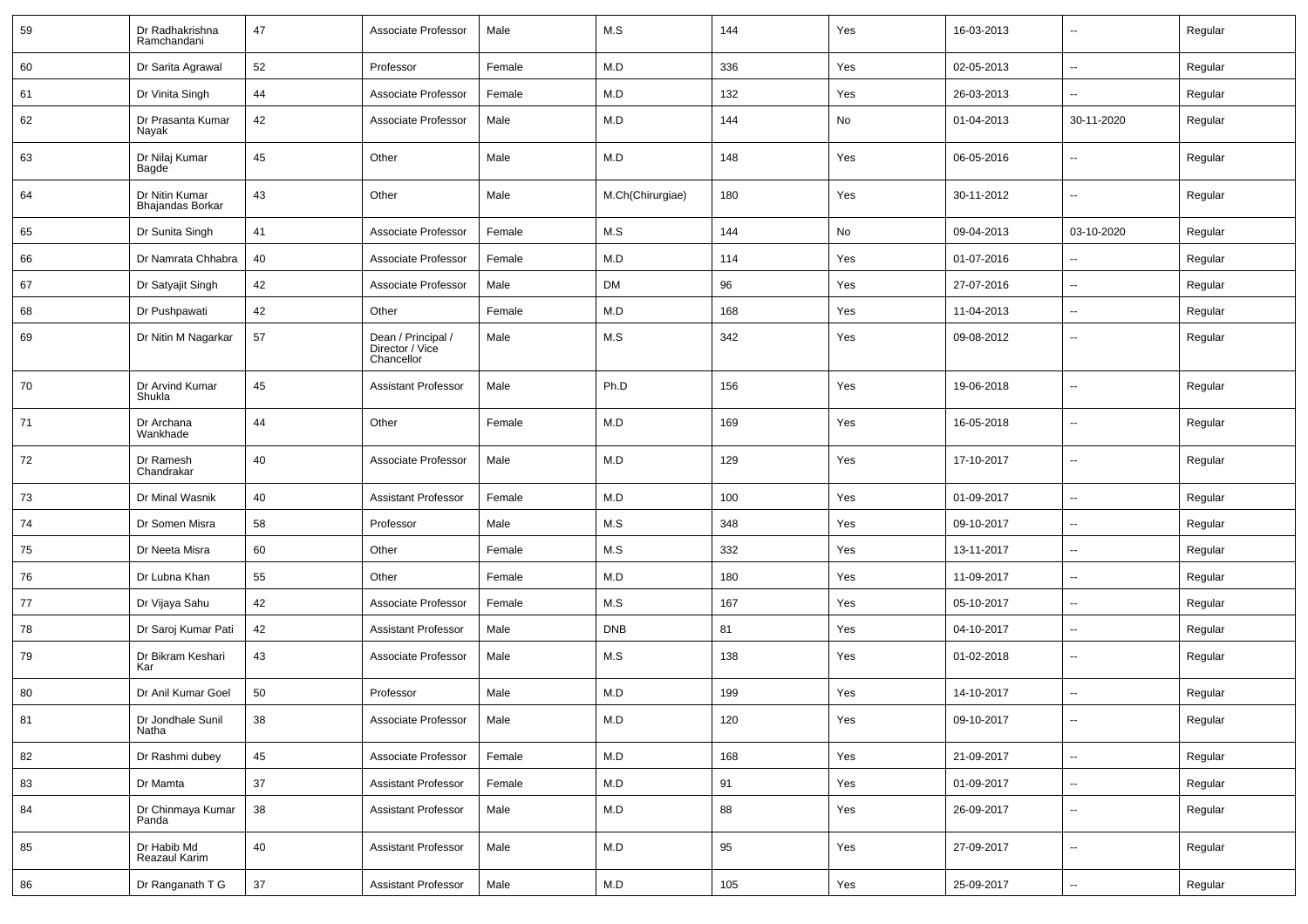| 87  | Dr Dibakar Sahu                    | 44 | <b>Assistant Professor</b> | Male   | M.D              | 111 | Yes | 16-03-2018 | Ξ.                   | Regular |
|-----|------------------------------------|----|----------------------------|--------|------------------|-----|-----|------------|----------------------|---------|
| 88  | Dr Satish Satpute                  | 37 | <b>Assistant Professor</b> | Male   | M.S              | 108 | Yes | 01-05-2018 | $\ddot{\phantom{a}}$ | Regular |
| 89  | Dr Keshav Nagpure                  | 40 | <b>Assistant Professor</b> | Male   | M.D              | 96  | No  | 23-10-2017 | 23-09-2021           | Regular |
| 90  | Dr Rohini Rokkam                   | 36 | <b>Assistant Professor</b> | Female | M.D              | 72  | Yes | 19-12-2019 |                      | Regular |
| 91  | Dr Sai Krishna Tikka               | 36 | <b>Assistant Professor</b> | Male   | M.D              | 96  | No  | 18-06-2018 | 10-03-2021           | Regular |
| 92  | Dr Rubik Ray                       | 39 | <b>Assistant Professor</b> | Male   | M.S              | 120 | Yes | 16-10-2017 |                      | Regular |
| 93  | Dr Tridip Dutta<br>Baruah          | 42 | Associate Professor        | Male   | M.S              | 110 | Yes | 12-03-2018 | $\sim$               | Regular |
| 94  | Dr Dharmendra<br>Dugar             | 45 | Associate Professor        | Male   | M.S              | 126 | Yes | 13-03-2018 | Ξ.                   | Regular |
| 95  | Dr Chandrashekhar<br>Shrivastava   | 42 | Associate Professor        | Male   | M.D              | 120 | Yes | 17-10-2017 | Ξ.                   | Regular |
| 96  | Dr Sarita Rajbhar                  | 38 | <b>Assistant Professor</b> | Female | M.D              | 60  | Yes | 23-01-2018 | $\ddot{\phantom{a}}$ | Regular |
| 97  | Dr Satyaki Ganguly                 | 42 | Associate Professor        | Male   | M.D              | 138 | Yes | 25-09-2017 | $\sim$               | Regular |
| 98  | Dr Neel Prabha                     | 37 | <b>Assistant Professor</b> | Female | M.D              | 84  | Yes | 20-06-2019 | --                   | Regular |
| 99  | Dr Phalguni Padhi                  | 40 | <b>Assistant Professor</b> | Male   | DM               | 72  | Yes | 23-10-2017 | --                   | Regular |
| 100 | Dr Jiten Kumar<br>Mishra           | 44 | <b>Assistant Professor</b> | Male   | M.Ch(Chirurgiae) | 68  | Yes | 22-11-2017 | --                   | Regular |
| 101 | Dr Anil Kumar                      | 37 | <b>Assistant Professor</b> | Male   | M.Ch(Chirurgiae) | 60  | Yes | 04-09-2017 | Ξ.                   | Regular |
| 102 | Dr Nehete Lokesh<br>Suresh         | 35 | <b>Assistant Professor</b> | Male   | M.Ch(Chirurgiae) | 60  | No  | 14-09-2017 | 12-12-2020           | Regular |
| 103 | Dr Mudalsha Ravina                 | 36 | <b>Assistant Professor</b> | Female | <b>DNB</b>       | 83  | Yes | 06-02-2018 | Ξ.                   | Regular |
| 104 | Dr Jaydeep Nandi                   | 42 | <b>Assistant Professor</b> | Male   | M.D              | 94  | Yes | 23-04-2018 | $\sim$               | Regular |
| 105 | Dr Amritava Ghosh                  | 40 | <b>Assistant Professor</b> | Male   | DM               | 72  | Yes | 17-05-2018 | $\sim$               | Regular |
| 106 | Dr Deepak Kumar<br><b>Biswal</b>   | 38 | <b>Assistant Professor</b> | Male   | M.Ch(Chirurgiae) | 57  | Yes | 20-06-2019 | --                   | Regular |
| 107 | Dr Seema Shah                      | 43 | <b>Assistant Professor</b> | Female | M.D              | 144 | Yes | 29-08-2018 | Ξ.                   | Regular |
| 108 | Dr Alok Singh                      | 36 | <b>Assistant Professor</b> | Male   | M.D              | 110 | Yes | 17-09-2018 | Ξ.                   | Regular |
| 109 |                                    |    |                            |        |                  |     |     |            |                      |         |
|     | Dr Pugazhenthan T                  | 36 | <b>Assistant Professor</b> | Male   | M.D              | 96  | Yes | 16-10-2018 | --                   | Regular |
| 110 | Dr Ashish Kumar<br>Gupta           | 38 | <b>Assistant Professor</b> | Male   | M.D              | 68  | Yes | 30-11-2018 | --                   | Regular |
| 111 | Dr Rakesh Kumar<br>Gupta           | 38 | <b>Assistant Professor</b> | Male   | M.D              | 98  | Yes | 24-09-2018 | Ξ.                   | Regular |
| 112 | Dr Swapnil<br>Prabhakar Akhade     | 38 | <b>Assistant Professor</b> | Male   | M.D              | 93  | Yes | 22-09-2018 | --                   | Regular |
| 113 | Dr Nand Kishore<br>Agrawal         | 57 | Professor                  | Male   | M.D              | 396 | Yes | 07-02-2019 | Ξ.                   | Regular |
| 114 | Dr Jitendra<br>Vitthalrao Kalbande | 38 | <b>Assistant Professor</b> | Male   | M.D              | 60  | Yes | 05-03-2019 | Ξ.                   | Regular |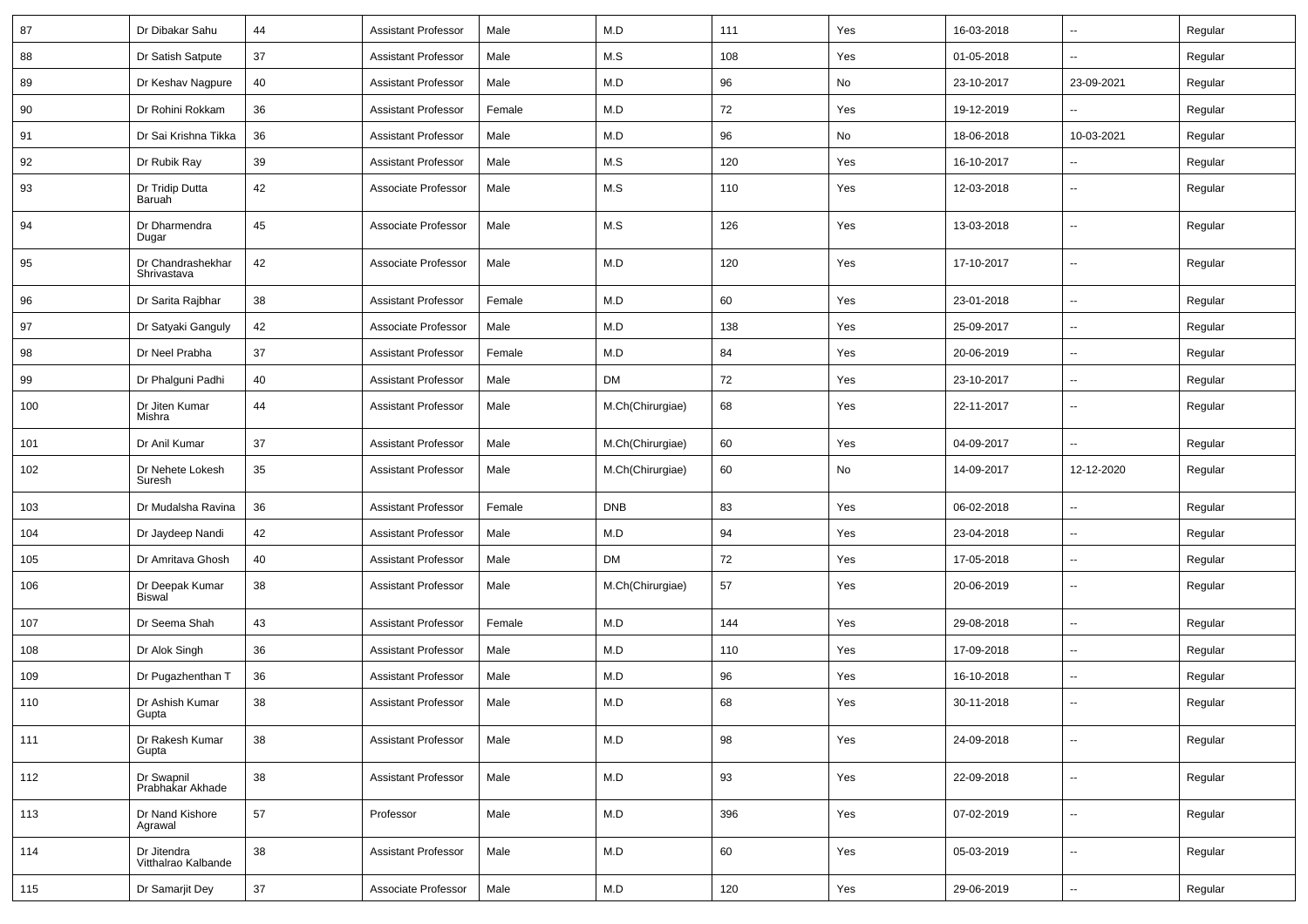| 116 | Dr Jhasaketan<br>Meher          | 37 | <b>Assistant Professor</b> | Male   | M.D              | 31  | Yes | 26-07-2019 | $\overline{\phantom{a}}$ | Regular             |
|-----|---------------------------------|----|----------------------------|--------|------------------|-----|-----|------------|--------------------------|---------------------|
| 117 | Shamendra Anand<br>Sahu         | 38 | <b>Assistant Professor</b> | Male   | M.Ch(Chirurgiae) | 56  | Yes | 20-06-2019 | $\overline{\phantom{a}}$ | Regular             |
| 118 | Dr Kishan Magatpalli            | 45 | <b>Assistant Professor</b> | Male   | M.Ch(Chirurgiae) | 60  | No  | 26-08-2019 | 24-03-2021               | Adhoc / Contractual |
| 119 | Dr Preetam Sahani               | 44 | <b>Assistant Professor</b> | Male   | M.Ch(Chirurgiae) | 60  | Yes | 20-09-2019 | $\overline{\phantom{a}}$ | Adhoc / Contractual |
| 120 | Dr Klein Dantis                 | 35 | <b>Assistant Professor</b> | Male   | <b>DNB</b>       | 28  | Yes | 09-03-2020 | $\mathbf{u}$             | Adhoc / Contractual |
| 121 | Dr Pankaj Kannauje              | 34 | <b>Assistant Professor</b> | Male   | M.D              | 74  | Yes | 29-06-2019 | $\overline{\phantom{a}}$ | Regular             |
| 122 | Dr Pranita                      | 40 | <b>Assistant Professor</b> | Female | M.D              | 120 | Yes | 28-08-2019 | $\overline{\phantom{a}}$ | Regular             |
| 123 | Dr Ajit Kumar                   | 41 | <b>Assistant Professor</b> | Male   | M.D              | 60  | Yes | 19-02-2020 | $\overline{\phantom{a}}$ | Adhoc / Contractual |
| 124 | Dr Chetan Anand                 | 39 | <b>Assistant Professor</b> | Male   | M.S              | 100 | Yes | 04-10-2019 | $\overline{\phantom{a}}$ | Regular             |
| 125 | Dr Vinay Rathore                | 37 | <b>Assistant Professor</b> | Male   | DM               | 132 | Yes | 11-03-2019 | $\mathbf{u}$             | Regular             |
| 126 | Dr Saurabh Nayak                | 34 | <b>Assistant Professor</b> | Male   | DM               | 60  | No  | 02-03-2020 | 28-08-2021               | Adhoc / Contractual |
| 127 | Dr Surendra Kumar<br>Gupta      | 37 | <b>Assistant Professor</b> | Male   | M.Ch(Chirurgiae) | 60  | No  | 03-09-2019 | 19-02-2021               | Adhoc / Contractual |
| 128 | Dr Nitish Nayak                 | 37 | <b>Assistant Professor</b> | Male   | M.Ch(Chirurgiae) | 60  | No  | 05-09-2019 | 16-03-2021               | Adhoc / Contractual |
| 129 | Dr Charandeep<br>Singh Gandhoke | 35 | <b>Assistant Professor</b> | Male   | M.Ch(Chirurgiae) | 60  | Yes | 23-10-2019 | $\overline{\phantom{a}}$ | Adhoc / Contractual |
| 130 | Dr Prashant Raj<br>Singh        | 38 | <b>Assistant Professor</b> | Male   | <b>DNB</b>       | 60  | No  | 13-12-2019 | 21-08-2021               | Adhoc / Contractual |
| 131 | Dr Charu Tiwari                 | 39 | <b>Assistant Professor</b> | Female | M.Ch(Chirurgiae) | 64  | Yes | 06-12-2019 | $\sim$                   | Regular             |
| 132 | Dr Sonali S Mane                | 36 | <b>Assistant Professor</b> | Female | M.Ch(Chirurgiae) | 60  | Yes | 11-03-2020 | $\overline{\phantom{a}}$ | Adhoc / Contractual |
| 133 | Dr Manas Ranjan<br>Sahoo        | 40 | Associate Professor        | Male   | M.D              | 117 | Yes | 30-10-2019 | $\overline{\phantom{a}}$ | Regular             |
| 134 | Dr Aditya Somani                | 35 | <b>Assistant Professor</b> | Male   | M.D              | 70  | Yes | 21-10-2019 | $\overline{\phantom{a}}$ | Regular             |
| 135 | Dr Ajay Kumar                   | 39 | <b>Assistant Professor</b> | Male   | M.D              | 45  | Yes | 21-10-2019 | $\mathbf{u}$             | Regular             |
| 136 | Dr Sajal De                     | 49 | Professor                  | Male   | M.D              | 240 | Yes | 10-12-2019 | $\overline{\phantom{a}}$ | Regular             |
| 137 | Dr Chandan Kumar<br>Dey         | 41 | <b>Assistant Professor</b> | Male   | M.D              | 60  | Yes | 15-09-2018 | $\overline{\phantom{a}}$ | Regular             |
| 138 | Dr Varun Anand                  | 35 | <b>Assistant Professor</b> | Male   | M.D              | 94  | Yes | 27-10-2018 | $\overline{\phantom{a}}$ | Regular             |
| 139 | Dr Santosh Rathia               | 37 | Assistant Professor        | Male   | M.D              | 102 | Yes | 07-08-2019 |                          | Regular             |
| 140 | Dr Amit R Sharma                | 38 | Associate Professor        | Male   | M.Ch(Chirurgiae) | 72  | Yes | 09-09-2019 | $\overline{\phantom{a}}$ | Regular             |
| 141 | Dr Satyadeo<br>Sharma           | 36 | Assistant Professor        | Male   | M.S              | 101 | Yes | 02-03-2020 | $\overline{\phantom{a}}$ | Adhoc / Contractual |
| 142 | Dr Vinay R Pandit               | 49 | Professor                  | Male   | M.D              | 216 | Yes | 16-08-2019 | ۰.                       | Regular             |
| 143 | Dr Kalyani Manasa<br>Rapeti     | 32 | <b>Assistant Professor</b> | Female | M.D              | 36  | Yes | 29-12-2021 | $\overline{\phantom{a}}$ | Adhoc / Contractual |
| 144 | Dr Ketki Deotale                | 32 | <b>Assistant Professor</b> | Female | M.D              | 30  | Yes | 29-12-2021 | $\overline{\phantom{a}}$ | Adhoc / Contractual |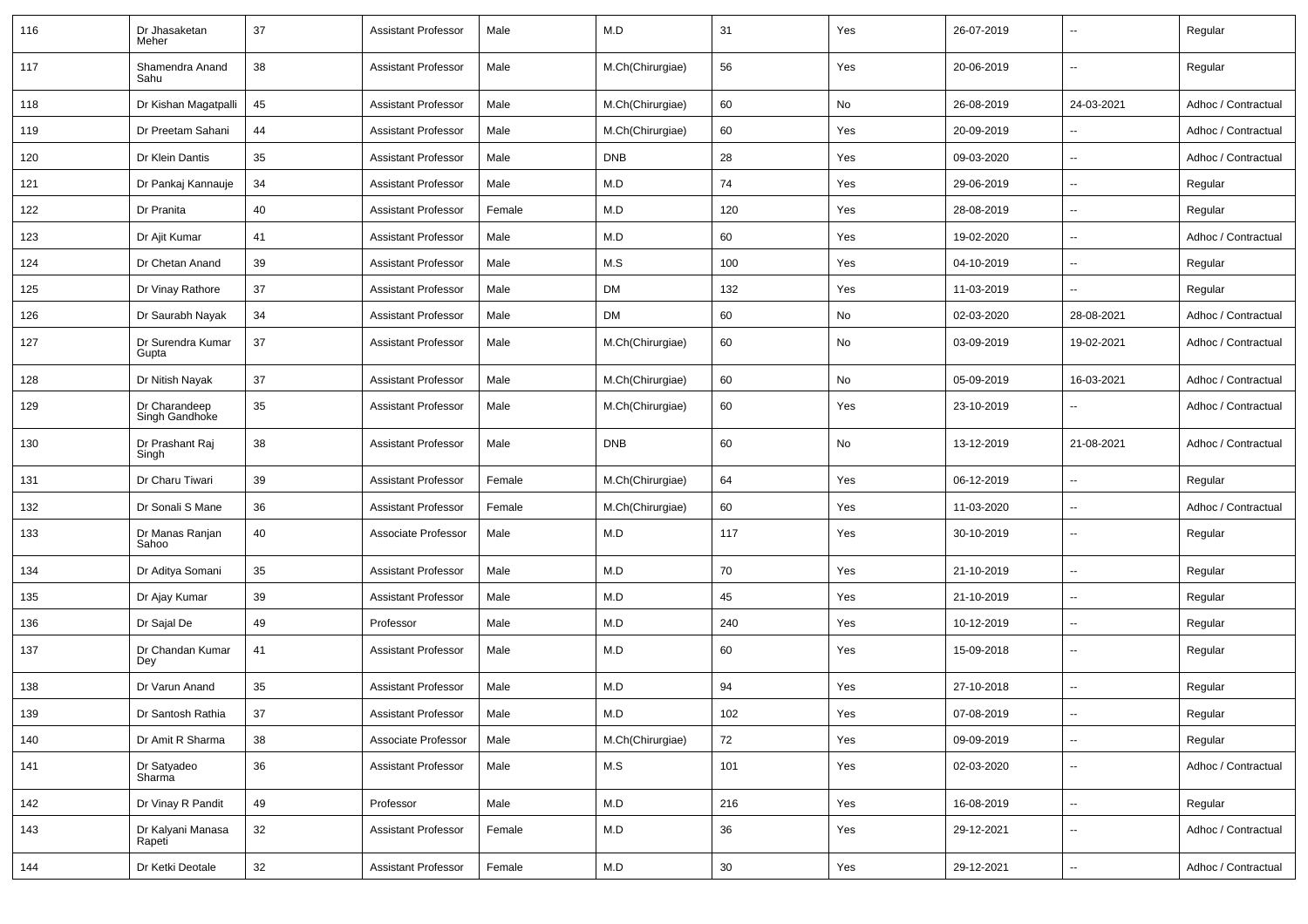| 145 | Dr MORESHWAR<br>RAMKRISHNA<br><b>SHENDE</b> | 63 | Professor                  | Male   | M.S              | 432 | Yes | 02-11-2021 | $\overline{\phantom{a}}$ | Regular             |
|-----|---------------------------------------------|----|----------------------------|--------|------------------|-----|-----|------------|--------------------------|---------------------|
| 146 | Dr AMIT<br>PURUSHOTTAM<br><b>TIRPUDE</b>    | 41 | Associate Professor        | Male   | M.S              | 144 | Yes | 05-01-2021 | $\overline{a}$           | Regular             |
| 147 | Dr DHARAM SINGH<br>RATHIA                   | 37 | <b>Assistant Professor</b> | Male   | M.D              | 83  | Yes | 16-11-2020 | Ξ.                       | Regular             |
| 148 | Dr RAHUL KISHAN<br><b>UKEY</b>              | 36 | <b>Assistant Professor</b> | Male   | M.D              | 82  | Yes | 06-05-2021 | Ξ.                       | Regular             |
| 149 | Dr DABLU LAL<br><b>GUPTA</b>                | 37 | Assistant Professor        | Male   | Ph.D             | 72  | Yes | 03-11-2020 | ۰.                       | Regular             |
| 150 | Dr NEERAJ KUMAR<br>PANDEY                   | 34 | <b>Assistant Professor</b> | Male   | M.Ch(Chirurgiae) | 36  | No  | 29-10-2020 | 30-01-2021               | Adhoc / Contractual |
| 151 | Dr KULDEEP<br>SHARMA                        | 39 | <b>Assistant Professor</b> | Male   | M.Ch(Chirurgiae) | 60  | No  | 01-12-2020 | 16-03-2021               | Adhoc / Contractual |
| 152 | Dr MOUMITA DE                               | 35 | Assistant Professor        | Female | M.Ch(Chirurgiae) | 36  | Yes | 04-02-2021 |                          | Adhoc / Contractual |
| 153 | Dr MUKESH<br><b>KUMAR YADAV</b>             | 36 | <b>Assistant Professor</b> | Male   | DM               | 60  | No  | 24-09-2019 | 15-10-2020               | Adhoc / Contractual |
| 154 | Dr AMIT KUMAR<br><b>MISHRA</b>              | 38 | <b>Assistant Professor</b> | Male   | M.D              | 81  | Yes | 03-11-2020 | $\overline{\phantom{a}}$ | Regular             |
| 155 | Dr ASHISH<br>WASUDEO<br>KHOBRAGADE          | 39 | <b>Assistant Professor</b> | Male   | M.D              | 99  | Yes | 31-10-2020 | $\overline{\phantom{a}}$ | Regular             |
| 156 | Dr PRANAY<br><b>SURESH</b><br>MEHSARE       | 34 | <b>Assistant Professor</b> | Male   | M.Ch(Chirurgiae) | 9   | Yes | 24-06-2021 |                          | Adhoc / Contractual |
| 157 | Dr GAIND KUMAR                              | 34 | <b>Assistant Professor</b> | Male   | M.Ch(Chirurgiae) | 60  | Yes | 13-07-2021 | ۰.                       | Adhoc / Contractual |
| 158 | Dr VIRAT<br><b>GALHOTRA</b>                 | 42 | Professor                  | Male   | <b>MDS</b>       | 189 | Yes | 23-10-2020 | ۰.                       | Regular             |
| 159 | Dr SHARMISTHA<br>CHAKRAVARTY                | 38 | <b>Assistant Professor</b> | Female | M.S              | 84  | Yes | 25-02-2021 | $\overline{a}$           | Adhoc / Contractual |
| 160 | Dr DEEPAK<br><b>HERALD DSOUZA</b>           | 44 | Other                      | Male   | M.D              | 204 | Yes | 14-10-2020 | Ξ.                       | Regular             |
| 161 | Dr PRASAD<br>SUDHIR DANGE                   | 33 | Assistant Professor        | Male   | DM               | 72  | Yes | 18-06-2021 | ۰.                       | Adhoc / Contractual |
| 162 | Dr AMIT KUMAR                               | 34 | <b>Assistant Professor</b> | Male   | DM               | 12  | Yes | 09-08-2021 | Ξ.                       | Adhoc / Contractual |
| 163 | Dr YASHWANT<br>KASHYAP                      | 33 | Assistant Professor        | Male   | <b>DM</b>        | 30  | Yes | 14-08-2020 |                          | Adhoc / Contractual |
| 164 | Dr PRAGYA<br>AGRAWAL                        | 34 | <b>Assistant Professor</b> | Male   | M.D              | 72  | Yes | 22-10-2020 | ÷.                       | Adhoc / Contractual |
| 165 | Dr SHAILENDRA<br>DEEPAK<br>ANJANKAR         | 36 | <b>Assistant Professor</b> | Male   | <b>DNB</b>       | 36  | Yes | 11-08-2021 | Ξ.                       | Adhoc / Contractual |
| 166 | Dr ASHISH<br>RAMPRATAP<br>SHARMA            | 33 | <b>Assistant Professor</b> | Male   | M.Ch(Chirurgiae) | 3   | Yes | 27-07-2021 | $\overline{\phantom{a}}$ | Adhoc / Contractual |
| 167 | Dr HARDIK LALIT<br>SIROYA                   | 35 | <b>Assistant Professor</b> | Male   | M.Ch(Chirurgiae) | 14  | Yes | 15-09-2021 | $\overline{\phantom{a}}$ | Adhoc / Contractual |